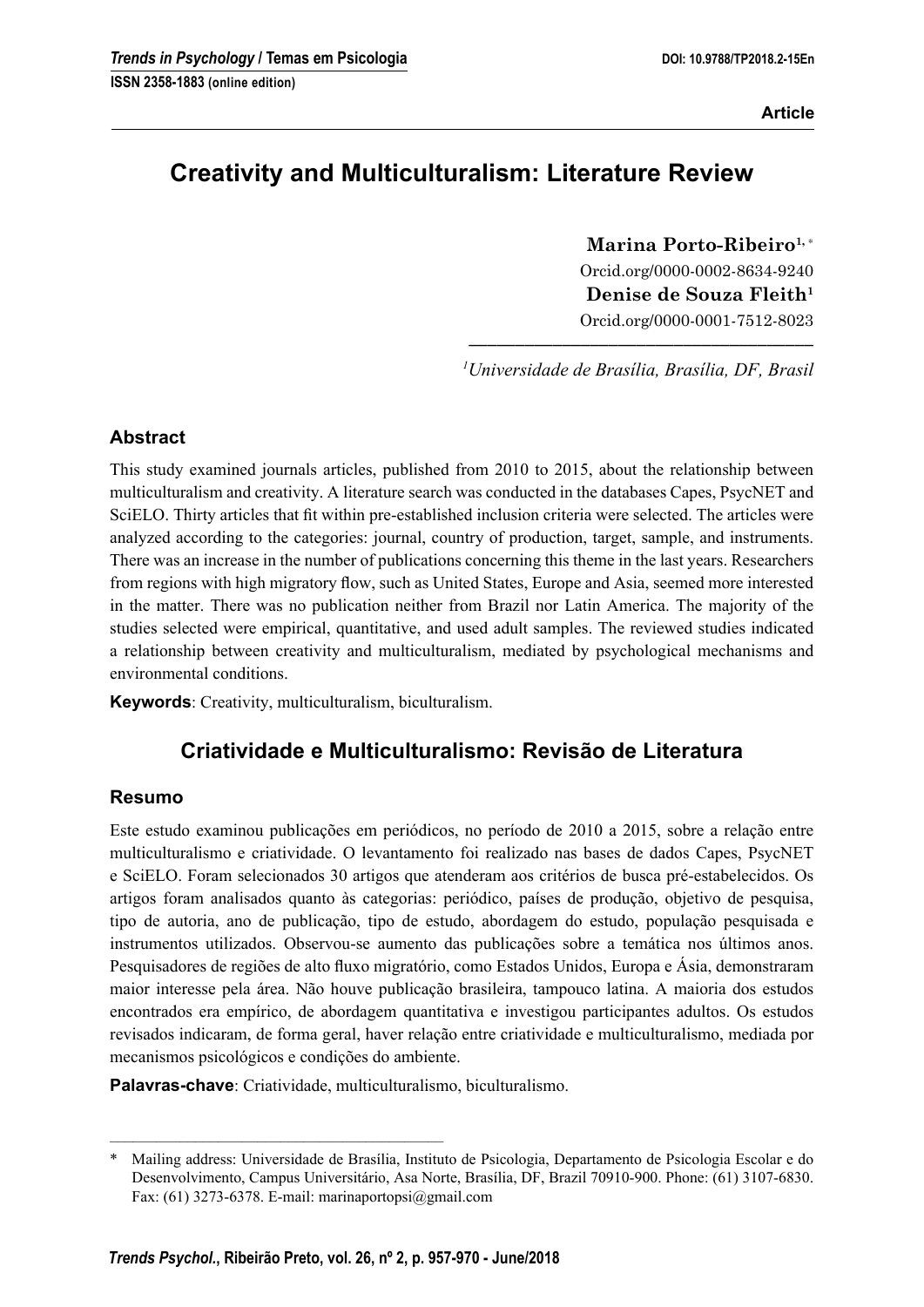# **Creatividad y Multiculturalismo: Revisión de la Literatura**

#### **Resumen**

Este estudio examinó publicaciones científicas en revistas en el periodo de 2010 a 2015, sobre la relación entre multiculturalismo y creatividad. La búsqueda fue realizada en las bases de datos Capes, PsycNET y SciELO. Fueron seleccionados 30 artículos que cumplieron con los criterios de búsqueda preestablecidos. Los artículos fueron analizados de acuerdo con las categorías: revista, países de producción, objetivo de la investigación, tipo de autoría, año de publicación, tipo de estudio, enfoque de estudio, población investigada e instrumentos utilizados. Se observó un aumento de las publicaciones sobre el tema en los últimos años. Los investigadores de las regiones de alta migración, como Estados Unidos, Europa y Asia han demostrado mayor interés en el tema. No se encontraron publicaciones brasileñas o latinas. La mayoría de los estudios fueron empíricos, cuantitativos y con participantes adultos. Los estudios revisados indican, en general, que existe una relación entre creatividad y multiculturalismo, mediada por los mecanismos psicológicos y las condiciones ambientales.

**Palabras clave**: Creatividad, multiculturalismo, biculturalismo.

Multiculturalism is a growing and multifaceted phenomenon. Inglis (1996) highlights the popularization of the term multiculturalism and appoints three distinct but interrelated references for its use: demographic-descriptive, programmatic-political, and ideological-normative. The use of the term multiculturalism from the demographic-descriptive perspective reflects the existence of different races or ethnic origins in a society, a cultural mix that produces social meanings. That will be the focus of this study. The programmatic-political application of the concept, then, remits to programs and policies that were established to cope with the ethnic or racial diversity. The ideological-normative use corresponds to a model based on the sociological theory and on the ethical-philosophical consideration that emphasizes the existence of ethnic diversity and the need to guarantee that individuals from non-dominant cultures have equitable access to the constitutional principles and the shared values in society.

As they engage in the new culture, the individuals who go through multicultural demographic experiences, working, studying or living together in various environments, start to assess and question their own beliefs, customs and traditions (Tadmor, Hong, Chao, Wiruchnipawan, & Wang, 2012). An increasing number of people identify with cultures different from their own (Mok & Morris, 2012). Sam and Berry (2010) highlights that refugees, people claiming asylum, immigrants, expatriates, indigenous people, and ethnic minorities are the most studied samples in research on multicultural identities. Since the 1950's, Malzberg and Lee (1956) have investigated social and psychological adversities deriving from the multicultural identification processes.

More recent studies have revealed very positive implications of this type of experience. Different benefits have been related to multiculturalism, including: adaptability, leadership, and problem-solving ability (Friedman & Liu, 2009); professional success (Tadmor, Galinsky, & Maddux, 2012); expansion of social networks (Mok, Morris, Benet-Martínez, & Karakitapoglu-Aygun, 2007); and creativity (Crisp & Turner, 2011; Leung & Chiu, 2010; Saad, Damian, Benet-Martínez, Moons, & Robins, 2012). Creativity, considered as a process through which something useful and original is created (Amabile, 1996), has been largely investigated in this relation. In a theoretical article, Goclowska and Crisp (2014) listed more than 10 studies, published between 2008 and 2012, about creativity and multiculturalism.

In view of the multicultural contrast, what would make an individual develop creativityrelated characteristics and competences or not? The psychological adaptation of migrants is a frequently explored phenomenon, especially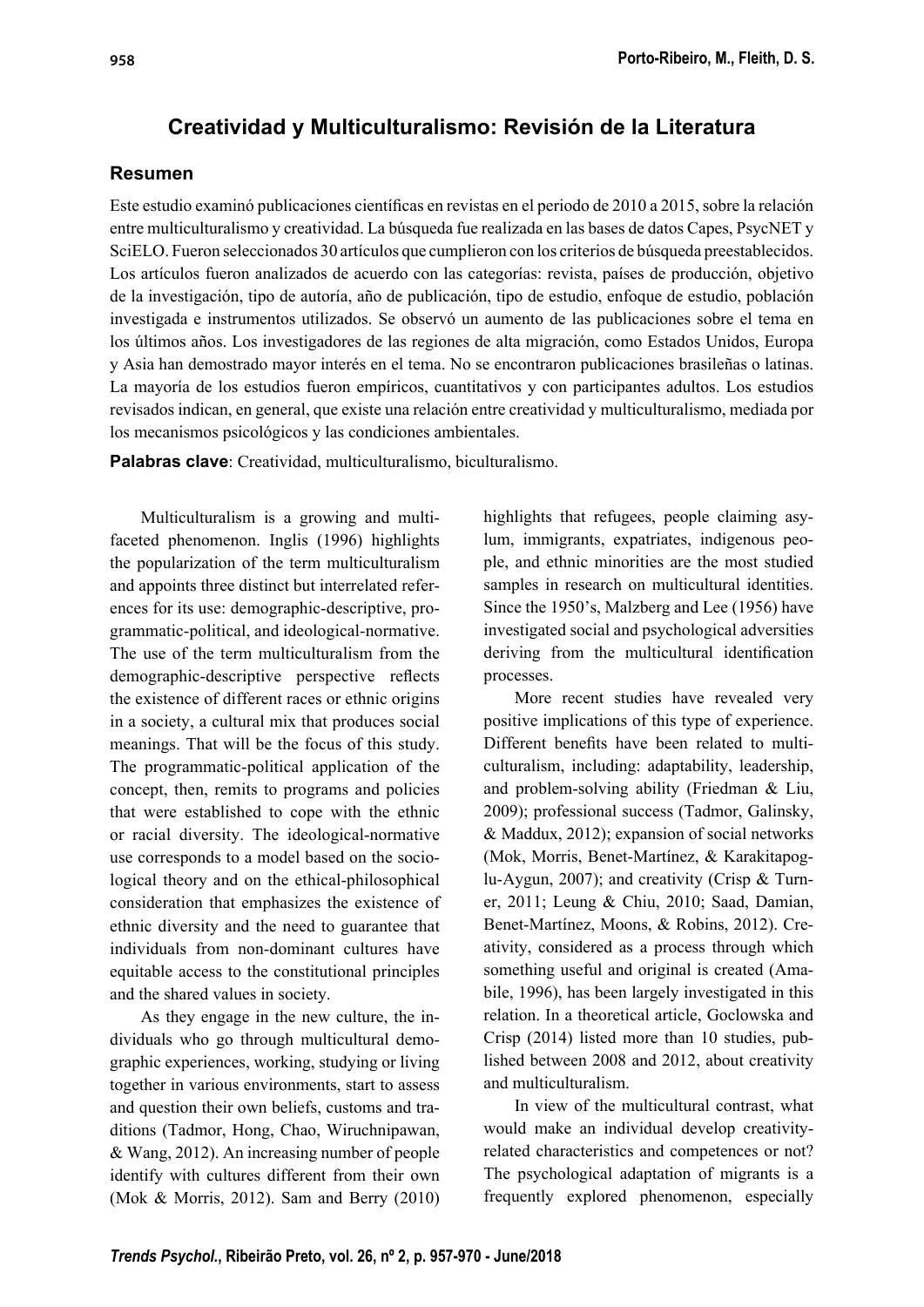in the international scientific community (Kuo, 2014, Sam & Berry, 2010; Yoon et al., 2012). Researchers have studied different aspects, ranging from individuals and ethnic groups' characteristics to natives' attributes and attitudes in the host country (Aronowitz, 1984; Berry & Sam, 1997).

Berry (1990), Berry, Kim and Boski (1987), Berry, Kim, Minde and Mok (1987), Berry and Sam (1997) investigated multicultural adaptation based on the behaviors and attitudes individuals adopt towards their native and new cultures. According to these authors, people can identify themselves with both, none or only one of the cultures, through a process that has been called acculturation. Four strategies have been appointed: assimilation, separation, marginalization, and integration.

Tadmor, Galinsky et al. (2012) verified that college students who adopted integration as an acculturation strategy scored higher on creativity measures when compared to individuals who adopted separation or assimilation as an acculturation strategy. Thus, the multicultural identification model based on the acculturation strategies would explain how multiculturalism relates with creativity.

Benet-Martínez, Leu, Lee and Morris (2002), however, appoint gaps in the conception of bicultural identity. According to the authors, the theory of acculturation strategies ignores how people deal with the two cultures in the integration strategy and the paradoxical perception of belonging to two cultures and, at the same time, to none (Benet-Martínez & Haritatos, 2005). In response to criticism, Benet-Martínez et al. (2002) outlined a new theoretical construct to investigate individual differences in the ways bicultural identities are organized, thus focusing on the integrative acculturation strategy only.

Bicultural Identity Integration (BII) was proposed to measure to what extents bicultural individuals perceive their identities as compatible and integrated or opposed and hard to integrate (Benet-Martínez et al., 2002). The BII is high when the two cultural identities are perceived as interconnected, coherent or integrated; and low when they are perceived as opposed,

separated or disintegrated (Benet-Martínez & Haritatos, 2005). In line with what happened in the research on the acculturation strategies, creativity has also been related with the multicultural identification process described in the BII model. Bicultural individuals with high BII tend to be more creative than those with low BII (Cheng, Sanchez-Burks, & Lee, 2008; Saad et al., 2012).

Besides these two possible explanations on the relation between multiculturalism and creativity, based on the individual's identification with the cultures, other theories have been proposed. Goclowska and Crisp (2014) summarized research in this area and proposed a theoretical model to explain the creative gain of people who identify with two cultural groups (bicultural). The authors described three essential components of cultural identification: (a) depth, which implies a degree of cultural engagement, learning, and processing of information on the new role played in the guest culture; (b) dual engagement, which involves the development of skills to see the world through different social identities, benefitting flexible and creative thinking; and (c) cultural distance, representing the dimension in which the predominant values, customs, and characteristics in both groups diverge, and consequently demand individuals to elaborate complex integrative solutions. The actual belonging to two culturally distant groups, experienced in depth, requires that individuals develop innovative ways of thinking and acting, encouraging their creative potential (Goclowska & Crisp, 2014).

In addition, hypotheses have been raised that the emotional condition, whether positive or negative (Cheng, Leung, & Wu, 2011), and the climate for inclusion (Li, Lin, Tien, & Chen, 2015) moderate the relation between creativity and multiculturalism. To date, no consensus has been identified in the literature as to how multiculturalism can permit the development of creativity, but clear efforts have been made to investigate this relationship.

Based on these arguments, it is relevant to assess what has been explored and discovered thus far, aiming to understand the advances re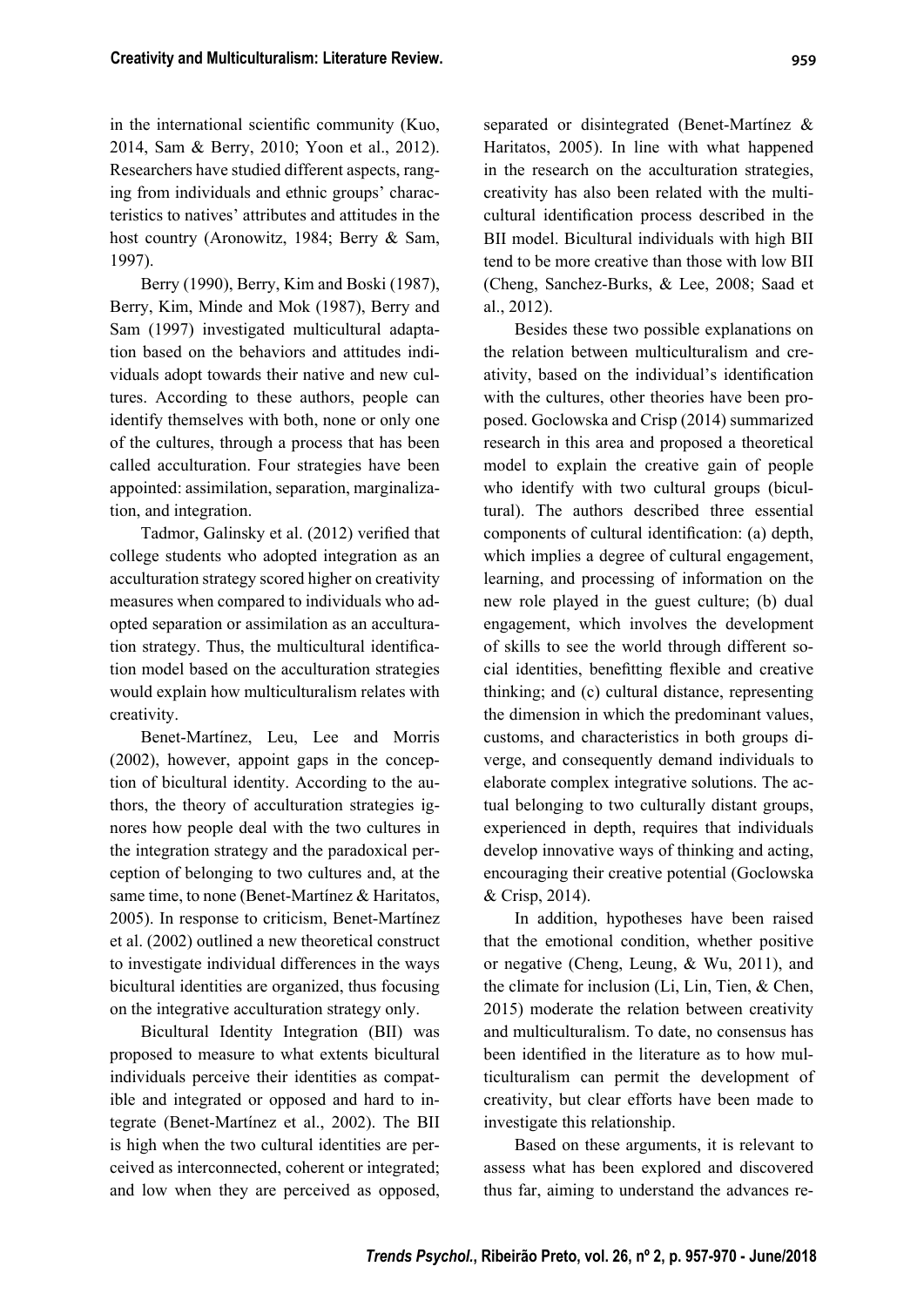search has made in this field and to identify future research needs. According to Witter (1999), the analysis of scientific productions contributes to enhance the available knowledge, signaling what researchers have been most interested in, theoretical and methodological trends, the most studied samples, and other aspects.

In Brazil, little research has been done on the relation between creativity and multiculturalism. Many Brazilian studies on creativity exist, including literature reviews (Nakano, 2005; Nakano & Wechsler, 2007; Wechsler & Nakano, 2003; Zanella & Titon, 2005), but the association of this construct with multiculturalism is still incipient. Some studies relate creativity with bilingualism (Mendonça & Fleith, 2005; Zimmer  $&$  Alves, 2014). Although language proficiency can be associated with experience in different cultures, it can also exist without individuals' experience of multiculturalism.

The study's social relevance also derives from the greater incidence of different forms of multiculturalism in the contemporary world. With respect to the international migration flow, for example, the number of migrants around the world has increased by more than 41% in the past 15 years (United Nations, 2015). Beyond the migrants, their relatives should be taken into account, who can experience multiculturalism at home, even without ever living in another country. In a study on that variable by Chang, Hsu, Shih and Chen (2014), creativity was investigated in adolescent children of individuals from different nationalities. The authors found higher creativity rates in multicultural young people when compared to monocultural youth.

Considering that much has been discovered about multiculturalism and creativity and that opportunities for cultural exchanges have grown, a literature search is needed to present the state of the art on this problem, with a view to exposing gaps, suggesting future research, and founding public policy strategies. The objective in this study was to map articles published in journals between 2010 and 2015, aiming to investigate the relation between multiculturalism and creativity.

#### **Method**

To search the literature, three electronic databases were consulted, being one international and two Brazilian: the international database was PsycNET by the American Psychological Association, while the Brazilian databases were the Scientific Electronic Library Online (SciE-LO) and the Coordination for the Improvement of Higher Education Personnel (CAPES).

For the search, the following pairs of keywords were used: *criatividade* and *multiculturalismo* and *criatividade* and *biculturalismo* in Portuguese, and creativity and multiculturalism and creativity and biculturalism in English. Two selection criteria were set: type of study, centering the search on scientific articles published in journals only, and publication date, delimiting the period between 2010 and 2015.

The survey was undertaken in October and November 2015, locating 126 publications that contained the investigated keywords, being 38 (30%) in PsycNET, 85 (68%) in CAPES and three  $(2\%)$  in SciELO. In a first check, the criteria publication type and year were applied, eliminating 14 productions  $(11\%)$  that did not fit into the categories of articles published in journals and five  $(4\%)$  that were published before 2010. Fifteen (12%) other articles were excluded because they were repeated in the different databases.

Hence, the abstracts of 92 scientific productions (73% of the total) were analyzed to verify whether their content was compatible with the review objective. Most articles were found in the CAPES database  $(n=69)$ , 14 others in PsycNET and nine were available in both databases. None of the articles came from SciELO.

#### *Procedures*

Based on the reading of the abstracts, we aimed to verify whether the 92 articles identified explored the two central constructs in this study, multiculturalism and creativity, in their objectives. Most of them investigated only one of the constructs. Although the remainder mentioned the terms multiculturalism and creativity,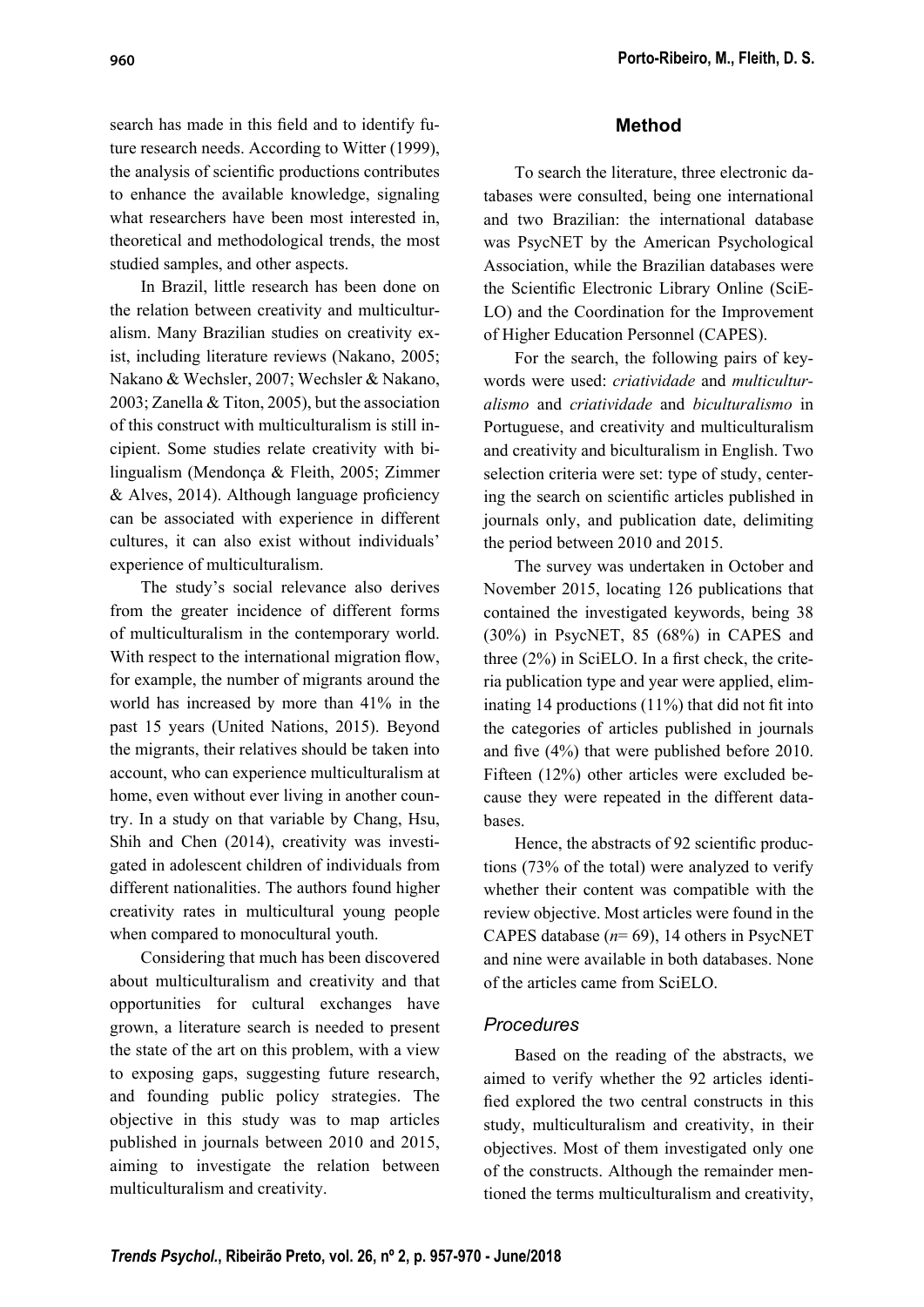their research objectives were focused on other themes. Sixty-two articles were excluded (49% of the total).

The remaining 30 articles (24% of the total) were fully read. The data from this reading were catalogued in a worksheet with the following analysis categories: journal, countries, type of authorship, year of publication, objectives, study design, methodological approach, research population, instruments used. To analyze the journals, the number of articles published per journal was verified. We also surveyed the journals' knowledge areas by reading the descriptions available on their websites and the languages the texts were published in.

To analyze the countries where the articles were produced, we observed the countries where the universities the authors were affiliated with were located, generally described in the notes to the article. To give an example, in the article by the authors Susannah B. F. Paletz, from the University of Maryland, Ella Miron-Spektor, from the Israel Institute of Technology, and Chun-Chi Lin from the National Taiwan University, the countries United States (USA), Israel and Taiwan were registered. For articles in which more than one author or more than one university were located in the same country, the country was counted only once, as the objective was to quantify the number of publications per year.

To assess the type of authorship, it was verified whether an individual or multiple authors wrote the articles. The publication year was catalogued according to the publication date of the journal.

To analyze the study design, we analyzed whether the articles were characterized as an empirical study, literature review, theoretical article, methodological article or case study. The criteria described in the Manual of the American Psychological Association (American Psychological Association, 2010) were used for this assessment. According to that manual, empirical studies are research reports with original data and generally contain an introduction, method, results and discussion. Literature reviews are critical assessments of previously published material whose characteristics are close to those

of theoretical articles, the latter proposing new theories or analyzing existing ones, highlighting the advances; the structure of both is similar, without the common parts of empirical studies. In methodological articles, new methodological approaches are presented. Case studies involve investigations of individual, group, community or organizational scenarios.

When applicable, in the empirical articles and case studies, the approach and sample were also analyzed. The analysis of the approach considered the categories quantitative study, qualitative study or both. Fleith and Costa (2005) highlighted that this distinction is not simple. Therefore, in this study, we chose to adopt the criteria based on Breakwell (1995). The author described qualitative study as an analysis that describes and details the nature of processes, while quantitative study is the analysis that measures the frequency and magnitude of the processes. While the first is more related to meanings and definitions, the second is related to counts and measures.

The age range of the research population was assessed and classified in the categories: child, adolescent, adult student or adult professional. Participants up to 12 incomplete years of age were considered children and those between 12 and 18 years of age as adolescents, as defined in the Child and Adolescent Statute (*Estatuto da Criança e do Adolescente*, 1990). Participants over 18 years of age, undergraduate or MBA students and other professionals were classified as adults. In view of the distance between the students and the professionals' mean age, the adults were also classified in terms of occupation.

The creativity and multiculturalism measures used were only analyzed in empirical articles. In this analysis, the usage frequency and authors of the measures were catalogued. In some articles, more than one procedure was used to measure creativity or multiculturalism.

#### **Results**

To analyze the results, descriptive statistics were used, aiming to map the publication data, authorship, objectives and methods. The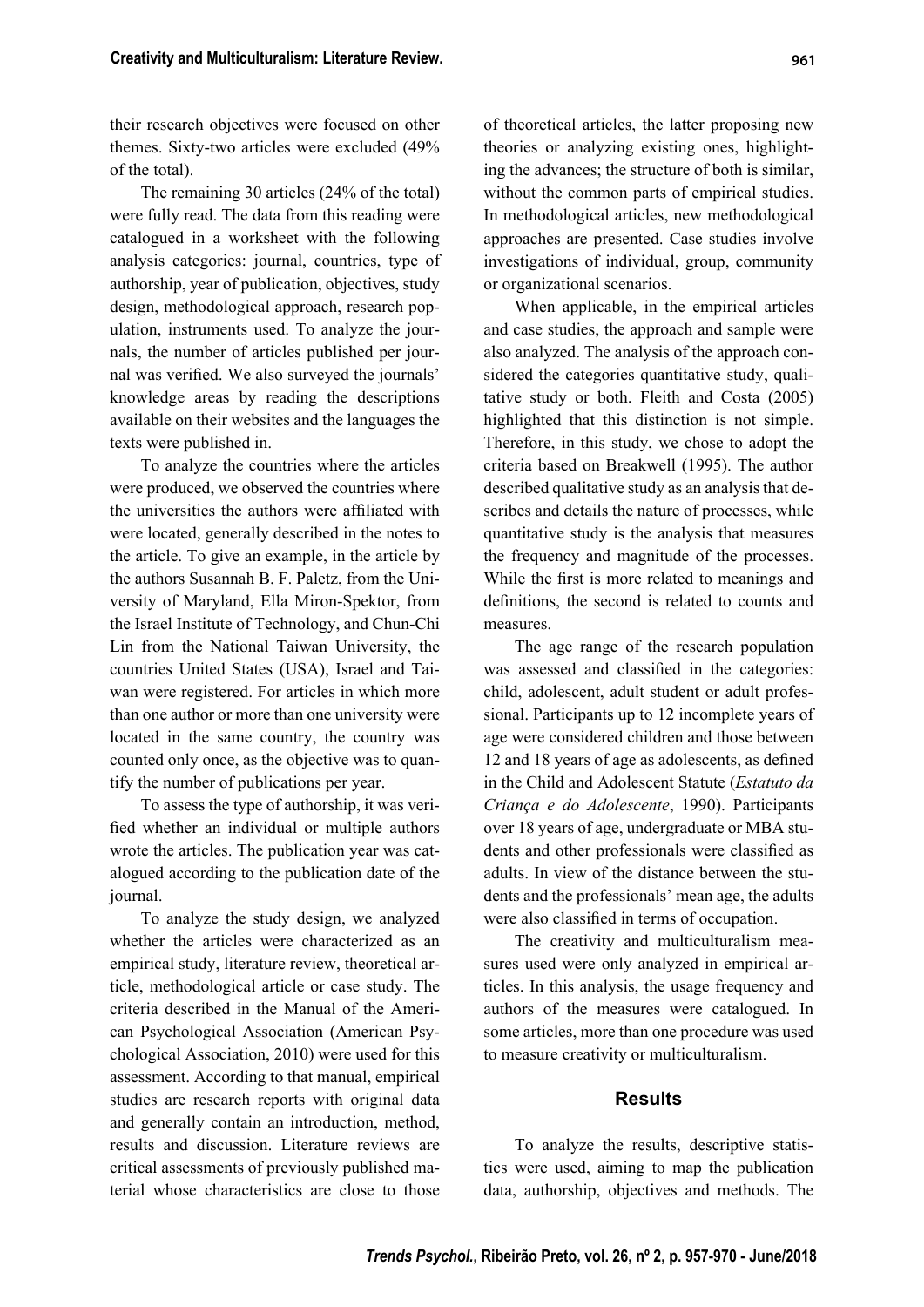**Publications on Creativity and Multiculturalism between 2010 and 2015**

| Publication                                | Study design      | Countries                                                                                                    |
|--------------------------------------------|-------------------|--------------------------------------------------------------------------------------------------------------|
| Betz (2014)                                | Case study        | Australia                                                                                                    |
| Chang et al. (2014)                        | Empirical         | Taiwan                                                                                                       |
| Chang, Su, & Chen (2015)                   | Empirical         | Taiwan                                                                                                       |
| Chao, Kung, & Yao (2015)                   | Literature review | Canada and China                                                                                             |
| Cheng $&$ Leung (2012)                     | Empirical         | Singapore                                                                                                    |
| Cheng et al. $(2011)$                      | Empirical         | Singapore and Taiwan                                                                                         |
| Cho & Morris $(2015)$                      | Empirical         | <b>United States</b>                                                                                         |
| Chua, Morris, & Mor (2012)                 | Empirical         | <b>United States</b>                                                                                         |
| Crisp & Turner $(2011)$                    | Theoretical       | England                                                                                                      |
| Crotty & Brett $(2012)$                    | Empirical         | United States and United Arab Emirates                                                                       |
| Fee & Gray (2012)                          | Empirical         | Australia                                                                                                    |
| Goclowska & Crisp (2014)                   | Theoretical       | The Netherlands and England                                                                                  |
| Kharkhurin (2010)                          | Empirical         | <b>United Arab Emirates</b>                                                                                  |
| Klimczuk (2014)                            | Theoretical       | Poland                                                                                                       |
| Krug (2013)                                | Case study        | New Zealand                                                                                                  |
| Lee & Kim (2011)                           | Empirical         | <b>United States</b>                                                                                         |
| Leung & Chiu $(2010)$                      | Empirical         | Singapore                                                                                                    |
| Leung & Wang $(2015)$                      | Theoretical       | China                                                                                                        |
| Li et al. (2015)                           | Empirical         | China and Taiwan                                                                                             |
| Maddux, Adam, & Galinsky (2010)            | Empirical         | United States and France                                                                                     |
| Moro (2014)                                | Empirical         | France                                                                                                       |
| Nouri et al. (2013)                        | Empirical         | Israel and Singapore                                                                                         |
| Paletz, Miron-Spektor, & Lin (2014)        | Theoretical       | United States, Israel and Taiwan                                                                             |
| Saad et al. (2012)                         | Empirical         | United States and Spain                                                                                      |
|                                            |                   | Stahl, Makela, Zander, & Maznevski (2010) Literature review Austria, France, Finland, Sweden and Switzerland |
| Storme et al. (2015)                       | Empirical         | China and France                                                                                             |
| Tadmor, Galinsky et al. (2012)             | Empirical         | United States and Israel                                                                                     |
| Tadmor, Satterstrom, Jang, & Polzer (2012) | Empirical         | United States and Israel                                                                                     |
| Viki & Williams (2014)                     | Empirical         | England                                                                                                      |
| Zhan, Bendapudi, & Hong (2015)             | Empirical         | China and Singapore                                                                                          |

30 studies of which we analyzed the full text are displayed in Table 1, including information about the study design and country.

A prevalence of articles with multiple authors  $(n=25)$  over individual authors  $(n=5)$  was observed. The number of publications per year has increased. Despite the lack of a linear growth in the number of articles, this theme has been more investigated in the past three years. Seven publications per year were located in 2014 and 2015, more than at the start of the research period. In 2010, four publications were found, and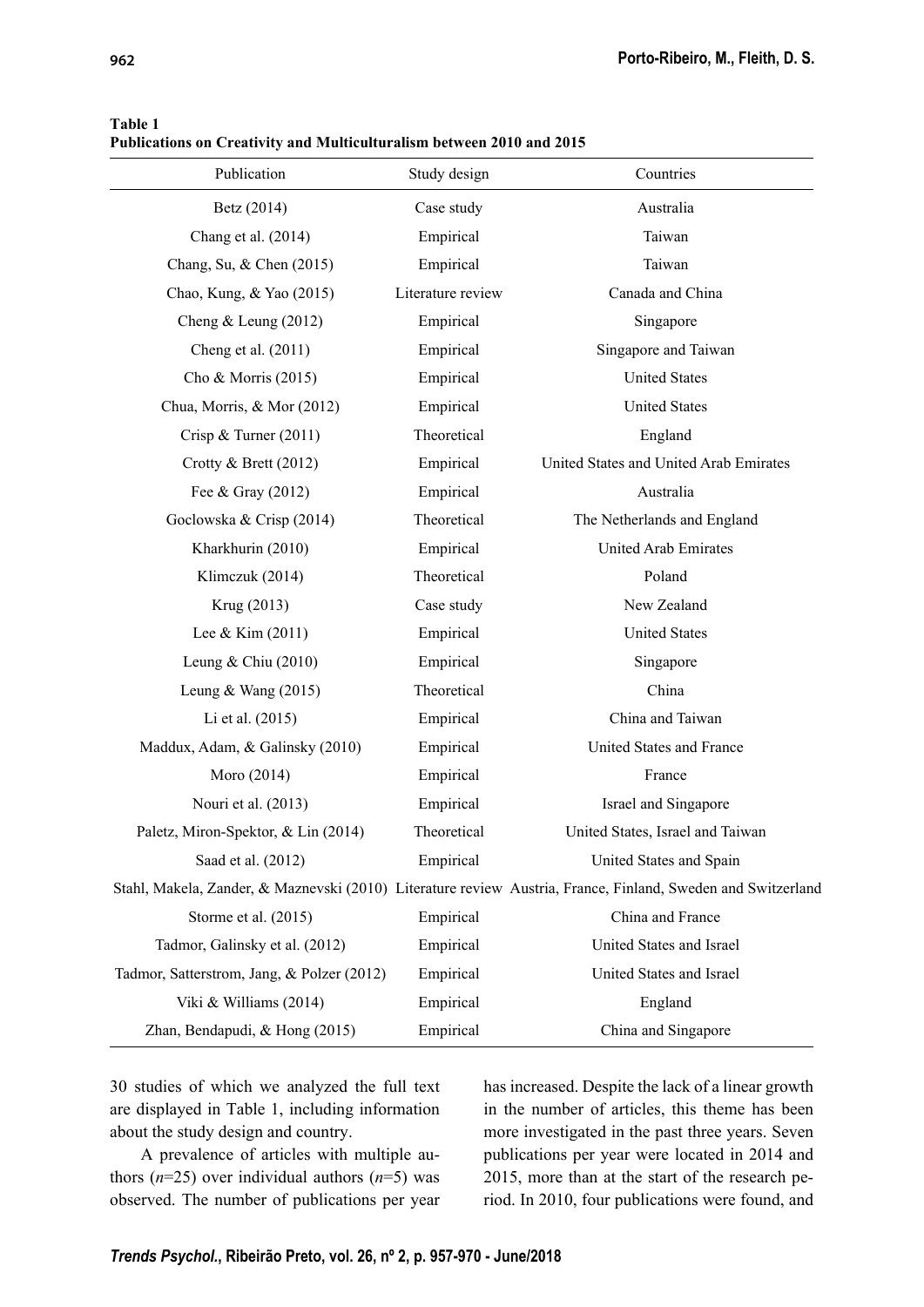three in  $2011$ . Between  $2012$  and  $2013$ , significant variation occurred, with seven publications in the first year but only two in the second.

A preponderance of empirical studies was observed (*n*=21 articles). Five studies were theoretical articles; two were literature reviews and two case studies. None of the publications were characterized as a methodological study.

The nationality of the articles differed a lot. Universities from 18 different countries participated in the production of the articles on creativity and multiculturalism. The United States was the country with the largest number of productions (*n*=10). The representativeness of the Asian continent in this analysis is strong, as 21 publications were produced in the region, being five from China, five from Singapore, five from Taiwan, four from Israel and two from the United Arab Emirates. Fourteen articles had European authors and three came from Oceania. No authors from the South American continent were identified, nor publications in Portuguese. Almost all articles were written in English (*n*=29) and only one in Italian, published in the journal *Interazioni*.

The 30 articles analyzed were published in 21 journals. Most journals, from different knowledge areas, published only one article. Publications were identified in journals that selfdescribed as arts, human science, social science, philosophy, management, literature and psychology journals. Only four journals from the larger area psychology published more than one article, being: Journal of Organizational Behavior (*n*=4), Journal of Cross-Cultural Psychology (*n*=4), The Journal of Creative Behavior (*n*=3) e Social Psychological and Personality Science  $(n=2)$ .

Creativity and multiculturalism are complex constructs, which can be investigated in different manners. In the articles in this review, creativity was investigated from the individual (*n*=21), collective (*n*=7) and both perspectives  $(n=2)$ . The multiculturalism construct was investigated from the individual perspective (*n*=17); collective, considering teams, groups and families (*n*=8); and from the environmental perspective (*n*=5), considering the multicultural society, context or community.

To get to know the studies better, the research objectives were analyzed. We grouped the studies with similar foci into categories. The identified propositions were organized in six groups: (a) explain the relation between multiculturalism and creativity through psychological mechanisms; (b) debate on or prove the existence of the relation or correlation between multiculturalism and psychological variables, including creativity; (c) analyze environmental conditions that favor creativity; (d) discuss the relation between bilingualism and creativity; (e) assess the impact of the type and structure of the creative task in multicultural contexts; (f) others.

In half of the publications analyzed (*n*=15), the authors discussed mechanisms underlying the relation between multiculturalism and creativity. The identity or cultural identification (*n*=5), cultural metacognition (*n*=2), perceived cultural distance  $(n=2)$ , learning about the new culture  $(n=2)$ , emotional condition  $(n=1)$ , perceived conflict or threat in multicultural environments  $(n=1)$ , cognitive adaptation process (*n*=1) and ability to navigate in different mindsets (*n*=1) were studied as means or strategies to develop the creative potential in view of the multicultural experience.

A broader investigation was undertaken in six articles, in which we aimed to assess positive and negative effects of multiculturalism in psychological and behavioral variables, including creativity (*n*=2) and to empirically evidence the relation between multiculturalism and individual or collective creativity (*n*=4). In three publications, the researchers analyzed the conditioning elements of multiculturalism to promote creativity. The climate for inclusion (*n*=1) and the public and institutional conditions in an industry (*n*=1) were studied as mediators of experience in multiple cultures. In addition, the creativity of multicultural individuals was compared in two different sociocultural contexts (*n*=1).

In two articles, the relation between bilingualism resulting from multicultural experience and creativity was investigated. The authors of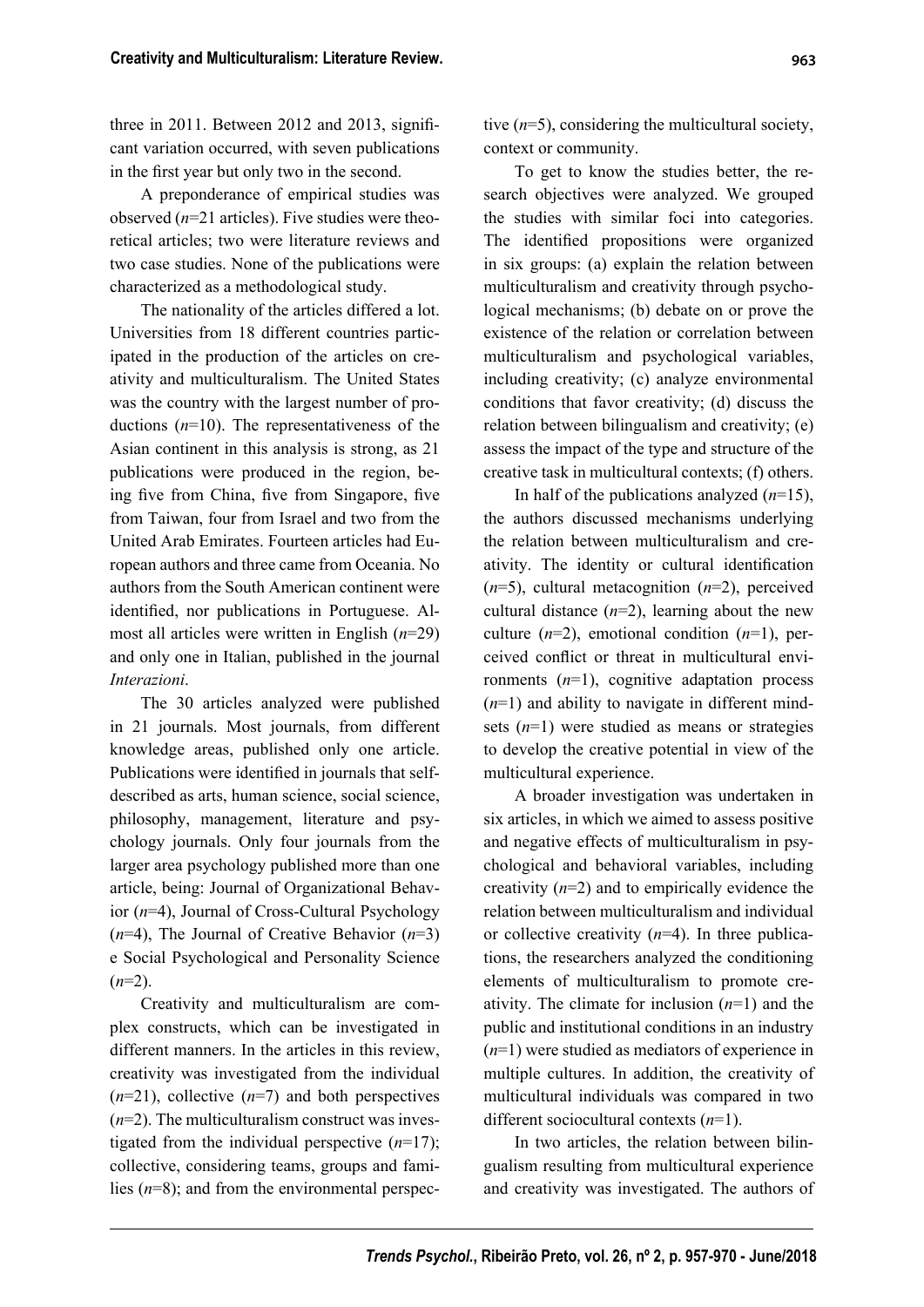two other articles discussed the importance of the specificity and structure of the creative task for the performance of multicultural teams or people. Three articles had different objectives. In one study, the difference in ethnic and cultural diversity was assessed in relation to innovation. In another, creativity was analyzed in a literary production by an author with multicultural experience. One article addressed the negative perspective of the relation between multiculturalism and creativity, discussing the potential of the negative social process to create intercultural obstacles and, consequently, suppress the creativity of teams with members from different cultures.

Concerning the method, two types of approaches were assessed, together with the sample in 21 empirical articles and two case studies. The analysis of the approach revealed that 19 productions were characterized as quantitative studies, two were qualitative studies (both case studies) and one adopted a mixed quantitative and qualitative approach. What the sample is concerned, it could be observed that most articles investigated adults. Eleven articles involved adult college students and four adult professionals. Only three studies investigated children and two adolescents. In three publications with empirical and case study designs, the participants' profile was not identified or documentary analysis was undertaken to develop the research.

In the analysis of the instruments, only the empirical articles with a quantitative approach (*n*=19) were considered. Of this total, in 89%, an instrument was used to measure the creativity; in 79% (*n*=15), at least one previously validated instrument was applied and, in 37% (*n*=7), an original questionnaire or task was used (elaborated by the author of the study) to measure the creativity. In 10% (*n*= 2) of the studies, only one instrument was used to measure the construct, while all others employed more than one quantitative procedure to analyze the creativity.

The most frequent creativity tests in the publications were those elaborated by Guilford and Torrance. The Alternative Uses Test (Guilford,  $1950$ ,  $1959$ ,  $1967$ ) was used in five studies. Torrance's Test of Creative Thinking (Torrance, 1998), the short version for adults (Goff & Torrance, 2002) or the version adapted for Chinese individuals, was used in five studies.

On the other hand, the multiculturalism construct was measured by means of psychometric instruments in less than half of the quantitative empirical articles. In the other publications, the authors departed from the information that multiculturalism existed, for example, in participants who had lived in different countries, which was considered sufficient to characterize them as multicultural without the use of other methods. Only 47% (*n*=9) of the empirical articles analyzed aimed to measure this construct. Two instruments were used in more than one publication, the Multicultural Experience Survey (*n*=3; Leung & Chiu, 2010) and the Bicultural Identity Scale (*n*=2; Benet-Martínez & Haritatos, 2005). Instruments were identified to measure the intensity of exposure to multiple cultures, the subjects' identification with the maternal and host cultures, the knowledge on the new culture, the type of acculturation, cultural metacognition, and the distance between the cultures.

### **Discussion**

One of the objectives in this review was to get to know and analyze how the relation between creativity and multiculturalism has been studied. The analysis of the articles suggests that, in general, the variables are interconnected. Two relevant aspects observed in research in this field stand out: the mechanisms underlying creative development in view of multiculturalism and the conditions that favor the relation between the constructs. In addition, two topics were identified that can indicate trends for future research: creativity measures and the definition of multiculturalism.

It could be observed that cultural identification through the adoption of acculturation measures (assimilation, separation, marginalization or integration) and biculturalism can be an essential process for a multicultural person to develop creativity. In addition, the perceived distance between cultures experienced, the learning about the new culture, the cultural metacogni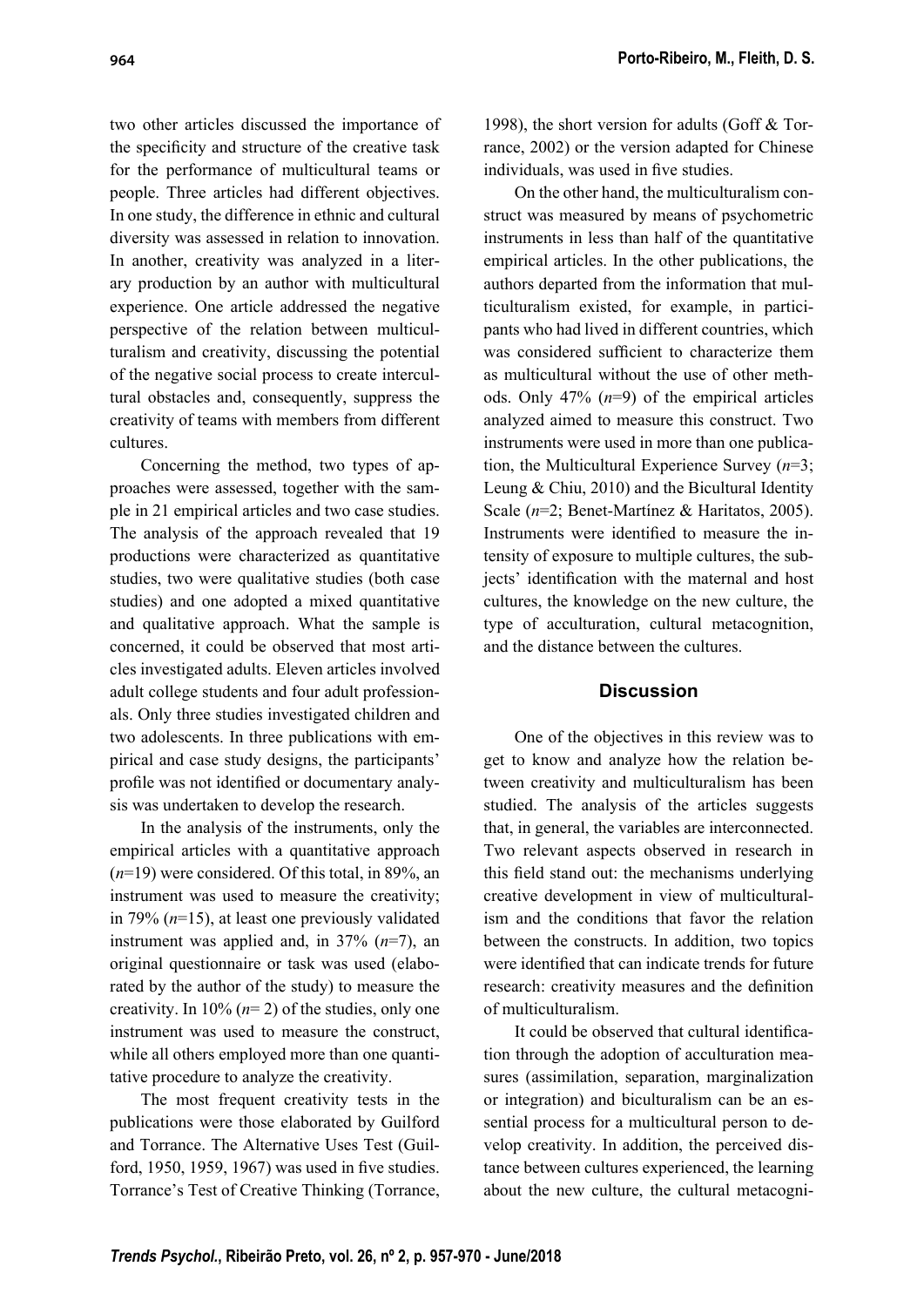tion and fluency in another language have also demonstrated a mediating effect on the creative performance of multicultural subjects.

The conditions of the context in which multiculturalism takes place can influence the creative processes. People with a double cultural filiation answered the creativity tests differently depending on the culture they were living in (Kharkhurin, 2010). In work teams, it was observed that the climate for inclusion is fundamental to permit information sharing and, consequently, favor creativity (Li et al., 2015).

The importance of choosing the type and structure of creative tasks used in the studies and in the daily reality of institutions with multicultural individuals is enhanced. Storme et al.  $(2015)$  verified that results found when using a specific creativity task cannot be generalized to all types of creativity. In other words, assessing verbal creativity in a brainstorming task (divergent exploratory thinking) is not enough to conclude on a multicultural individual's general creativity. In addition, Nouri et al. (2013) found that culturally diverse teams benefit from specific instructions when they perform an executive task (convergent) and from general instructions when they perform a creative task.

Hence, the creative results of multicultural individuals or teams can vary according to the type and structure of the task performed. The analysis of the empirical articles in this review revealed that the majority used more than one type of creativity measure. That seems to be a need and a trend in research on the relation between creativity and cultural effects.

Great variation was identified in the concepts that defined the problems in each study, especially concerning the understanding of multiculturalism. Some authors described this variable as multiple cultures within the same country. For other researchers, multiculturalism happens when different cultures from two or more nations interact. In young people, multiculturalism was described in children who are born and grow up in other countries than their parents. Other authors studied the phenomenon based on two inconsistent social identities, such as a businesswoman or secular Buddhist.

In addition, different dimensions of the concept have been investigated. Multiculturalism was explored as an environment, individual or groups, experience and product. In some publications, no definition of multiculturalism was identified. In addition, the term multiculturalism is used in a broad sense. Rudmin (2009), for example, highlights that, between 1918 and 2003, more than 100 different cultural identity taxonomies were proposed, including multiculturalism. To analyze the transformations deriving from the multicultural experience of individuals or groups, Sam and Berry (2010) suggest that the term acculturation is more appropriate than multiculturalism, assimilation, globalization and biculturalism. It is important for future studies to delimit the adopted terminology or to present an explicit definition of what multiculturalism concept was applied.

This review also aimed to get to know the state of the art in creativity and multiculturalism research in terms of publication number, origin and design. The figures demonstrated an increasing tendency to publish articles in the area, especially involving adult participants. In addition, the continuity of the research objectives over the study period was perceived. Seventy-five percent of the studies that intended to evidence the relation between multiculturalism and creativity, bilingualism, and other psychological variables had been published until 2012. On the other hand, the more recent studies aimed to deepen the understanding of the relation between the concepts. Eighty percent of the articles in which mechanisms and conditions are underlying creative development in multicultural individuals have been published as from 2012.

Overall, however, the number of articles identified was relatively low, considering the importance of the theme. The national borders are more fluid, with increasing movements of people among the countries (United Nations, 2015). Research information is essential for support policies and initiatives (Flick, 2009), which can contribute to the inclusion and adaptation of multicultural people, favoring creativity (Li et al., 2015). The researchers' interest in these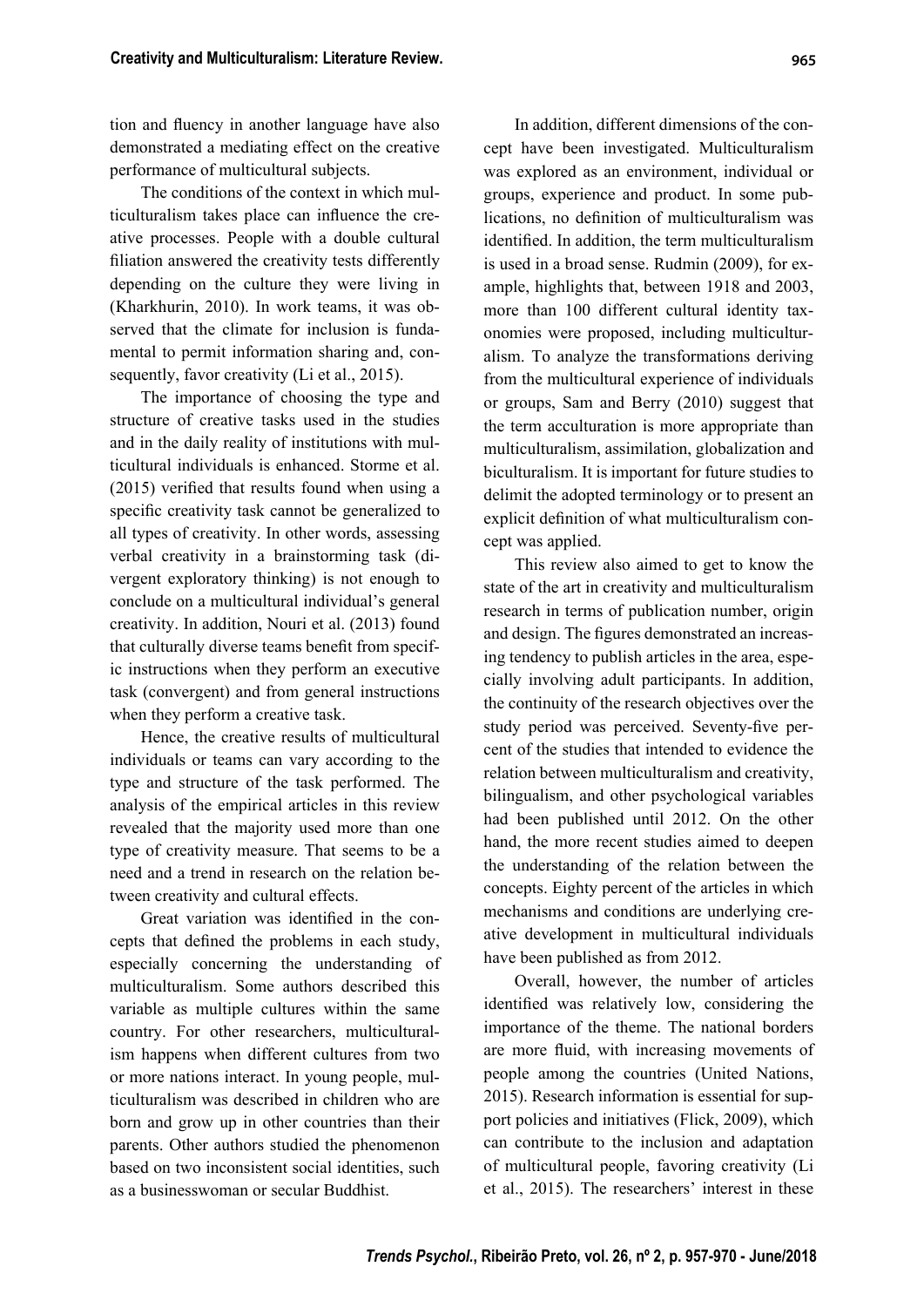themes in regions with greater migration flows is noteworthy.

According to the Global Migration Report (United Nations, 2015), about two thirds of all migrants in the world live in Europe (76 million) or in Asia (75 million). Besides receiving many migrants, the continents held the largest number of people who abandoned their origins to live in other countries. In 2015, Asia and Europe represented, respectively, the origin of 43% and 25% of all emigrants in the world (United Nations, 2015). This could explain the number of articles identified in this review originating in the Asian (*n*=21) and European continents (*n*=14).

In a comparison among countries, the United States was the country that most published on multiculturalism and creativity (*n*=10). It is not surprising that North Americans take particular interest in subjects linked to cultural blending. The USA, considered to be the land of opportunities, is still the most coveted destination in the world. The country by far receives the largest number of international migrants in the world. In 2015, the USA received almost four times more immigrants than the second on the list, Germany (United Nations, 2015).

When compared to other countries, Brazil currently is not considered a strong attraction hub of immigration (Paiva & Leite, 2014). Perhaps that is why no publication has been identified in the country that was aimed at investigating creativity and multiculturalism. According to Paiva and Leite, however, in recent years, the predominant South-North movement of people has weakened, and countries like Brazil are emerging as a receiver hub for foreigners. Factors like economic growth, the country's inclusion in international organizations, the social bonds with other countries and the Brazilian public policies influence the interest in Brazil as a destination for people from other countries. Especially for refugees, the country's attractions have truly captured.

According to the report of the National Refugee Committee  $(2016)$ , in the past five years, the number of refugee claims increased by 2,868% in Brazil. At the end of 2015, more than 25 thousand refugee claims were awaiting a response, mostly of Haitian origins. Therefore, reflections are due about the cultural exchange expectations in upcoming years and about the importance of studying the creative development of people who will experience an acculturation process in Brazil.

By the way, the refugee crisis has been experienced around the world. According to the annual report of the United Nations High Commissioner for Refugees (2015), the annual record in the number of refugees was broken in 2014, as a consequence of territorial, political and religious conflicts, having reached about 60 million people. In recent years, the number of refugees around the world reached the highest level since the Second World War.

This situation represents a source of concern for governments and populations. As these foreigners are integrated in the receiving communities, creative solutions can turn problems into comparative advantages. According to Alencar and Fleith (2009), creativity is an element of survival and progress. In that sense, studying creativity, as a fruit of refugees' multicultural experience can be relevant. Despite the significant increase in the number of refugees and the critical conditions experienced, none of the 30 articles identified in this study investigated the creativity related to multiculturalism deriving from the movement of refugees. Therefore, that is one of the possible promising niches for future research.

In the articles analyzed from the perspective of the research sample, adult participants, students and professionals were predominant. That can be related to the fact that 72% of the international migrants is between 20 and 64 years of age and only 15% is younger than 20 years (United Nations, 2015). That figure should not be considered in isolation. In its report, the United Nations Organization highlights that, although most migrants are in the working-age range, many migrant children are born in host countries and are not considered in this rate. These children are part of multicultural families, which is the case of the 44<sup>th</sup> president of the United States for example, Barack Obama, who is son to a Kenyan father and North American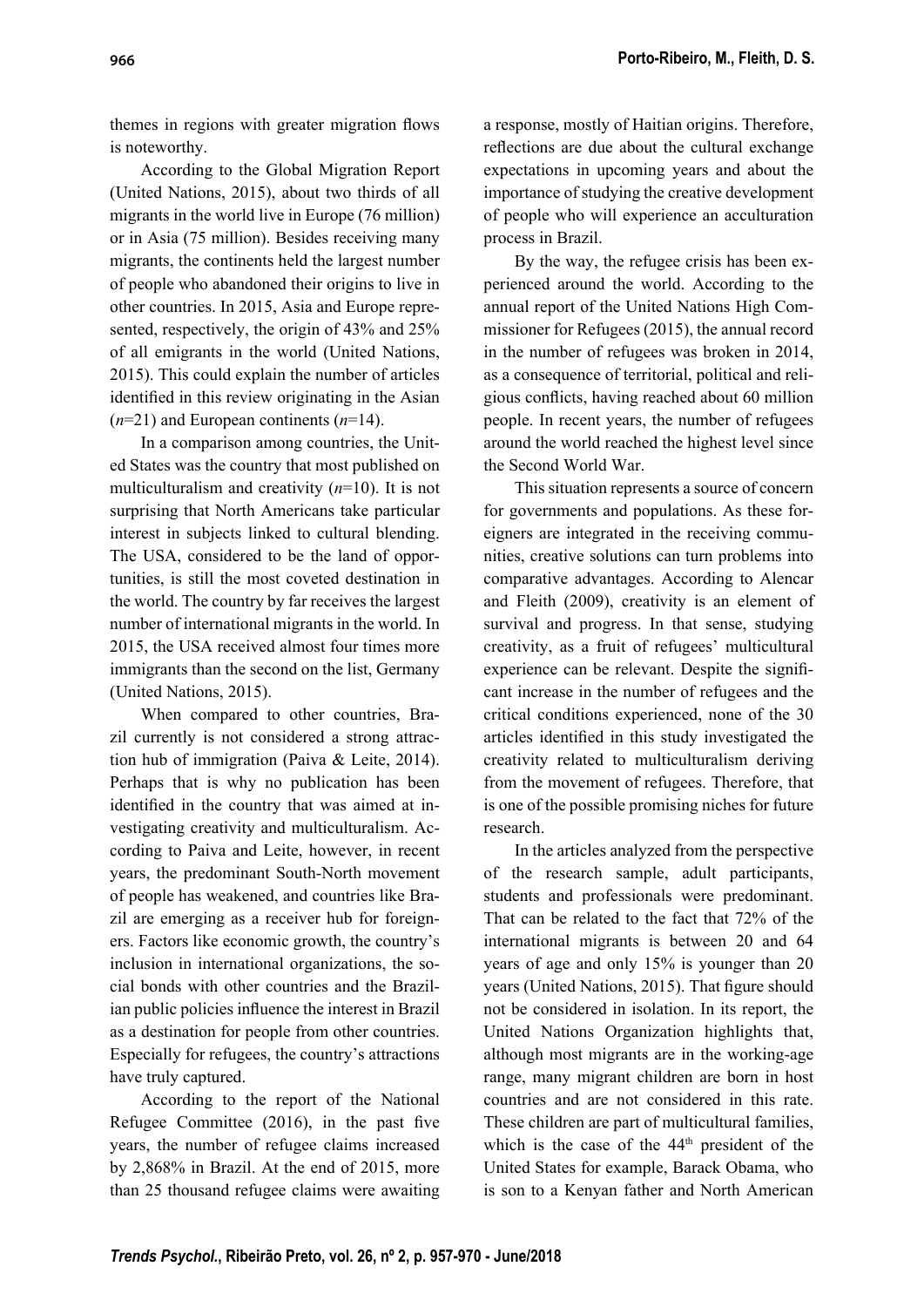mother. Despite being a North American citizen, he has certainly experienced multiculturalism. Greater attention to the group of first or secondgeneration young migrants is due in research in this area.

### **Final Considerations**

In view of the results found, it can be concluded that, in general, creativity and multiculturalism are interconnected phenomena. That is a theme of interest to researchers in different countries around the world, especially in regions with greater migration flows. In Brazil, no publications have been identified. There are perspectives that, in the coming years, this theme will gain representativeness for the country, arousing the researchers' interest.

In view of the state of the art between 2010 and 2015, the study of creativity should be broadened, focusing on multicultural children and adolescents. The school, being the environment where this audience interacts, can also be investigated from the development perspective of creative potential. Besides young people, refugees, a group that has grown in function of conflicts around the world, has been a neglected audience in research and can be a relevant research niche. In addition, the use of the term multiculturalism can be investigated, considering more specific terminologies of each approach or specifically delimiting the definition of the concept. As a study limitation, the restriction to journal publications is appointed, as Master's theses and Doctoral dissertations were omitted.

#### **References**

- Alencar, E. M. L. S., & Fleith, D. S. (2009). *Criatividade: Múltiplas perspectivas* [Creativity: Multiple perspectives]. Brasília, DF: Editora da Universidade de Brasília.
- Amabile, T. M. (1996). *Creativity in context. Update to the social psychology of creativity.* Boulder, CO: Westview Press.
- American Psychological Association. (2010). *Publication manual od the American Psychological Association.* Washington, DC: Author.
- Aronowitz, M. (1984). The social and emotional adjustment of immigrant children. *International Migration Review, 26,* 89-110.
- Benet-Martínez, V., Leu, J., Lee, F., & Morris, M. W. (2002). Negotiating biculturalism: Cultural frame switching in biculturals with oppositional versus compatible cultural identities. *Journal of Cross-Cultural Psychology*, *33*(5), 492-516. doi: 10.1177/0022022102033005005
- Benet-Martínez, V., & Haritatos, J. (2005). Bicultural identity integration (BII): Components and psychosocial antecedents. *Journal of Personality*, *73*(4), 1015-1050. doi: 10.1111/j.1467- 6494.2005.00337.x
- Berry, J. W. (1990). Psychology of acculturation. In J. Berman (Ed.), *Nebraska symposium on motivation: Cross-cultural perspectives. Current theory and research in motivation* (pp. 201-234). Lincoln, NE: University of Nebraska Press.
- Berry, J. W., Kim, U., & Boski, P. (1987). Psychological acculturation of immigrants. In Y. K. Young & W. B. Gudykunst (Eds.), *Cross-cultural adaptation: Current theory and research* (pp. 312- 326). Newbury Park, CA: Sage.
- Berry, J. W., Kim, U., Minde, T., & Mok, D. (1987). Comparative studies of acculturative stress. *International Migration Review*, *21*(3), 491-511. doi: 10.2307/2546607
- Berry, J. W., & Sam, D. L. (1997). Acculturation and adaptation. In J. W. Berry, M. H. Segall, & C. Kagicibaci (Eds.), *Handbook of cross-cultural psychology: Vol. 31. Social behaviour and application* (pp. 291-326)*.* Boston, MA: Allyn & Bacon.
- Betz, E. (2014). Polynesian youth hip hop: Intersubjectivity and Australia's multicultural audience. *Ethnomusicology Forum, 23*(2)*,* 247-265. doi: http://dx.doi.org/10.1080/17411912.2014.9266 30
- Breakwell, G. M. (1995). Research: Theory and methods. In G. M. Breakwell, S. Hammond & C. Fife-Schow (Eds.), *Research methods in psychology* (pp. 5-15). London: Sage.
- Chang, J. H., Hsu, C. C., Shih, N. H., & Chen, H. C. (2014). Multicultural families and creative children. *Journal of Cross-Cultural Psychology*, *45*(8), 1288-1296. doi: 10.1177/0022022114537556
- Chang, J. H., Su, J. C., & Chen, H. C. (2015). Cul-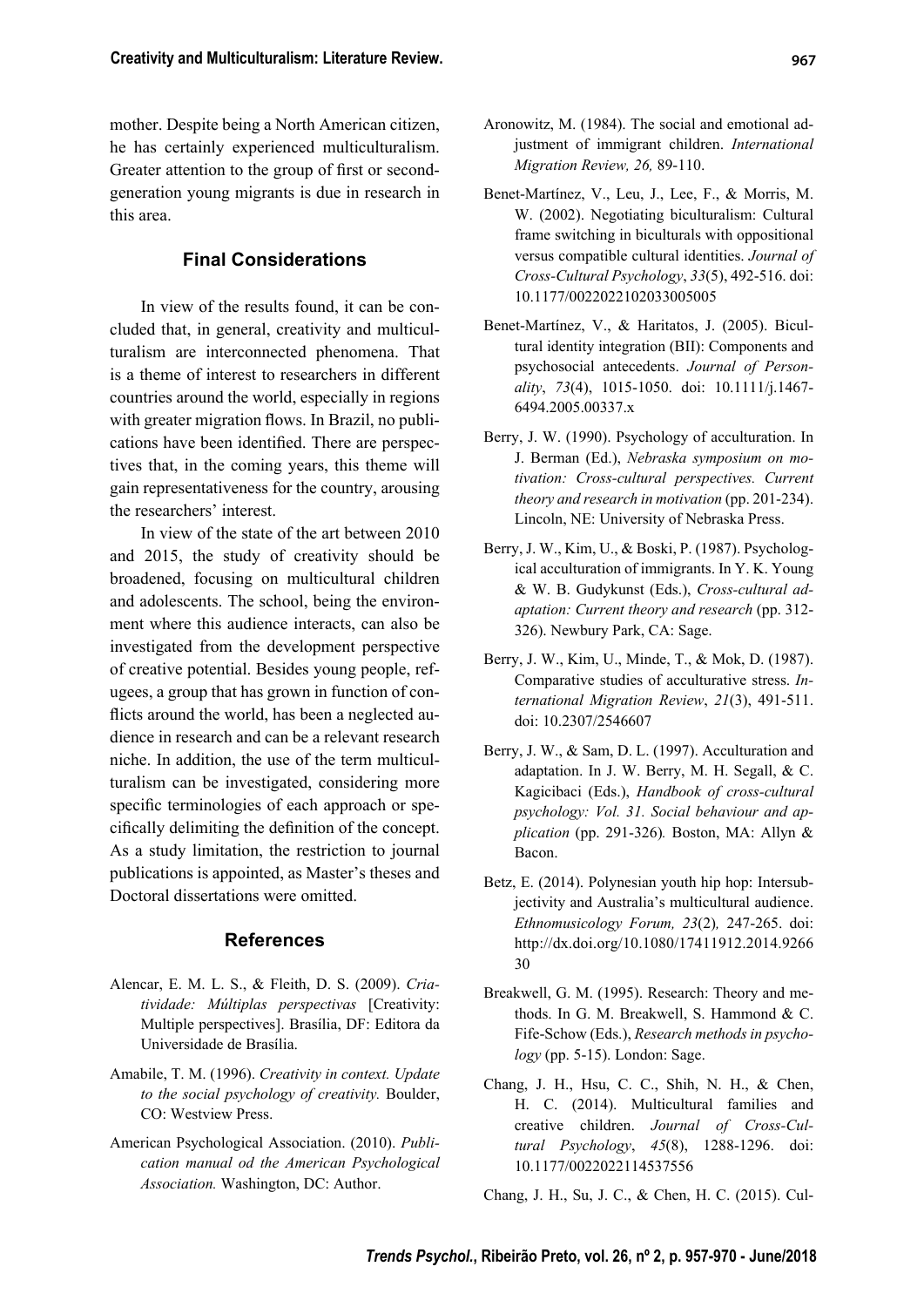tural distance between parents' and children's creativity. *Cultural Diversity and Ethnic Minority Psychology, 21*(3), 477-485. doi: 10.1037/ a0037539

- Chao, M. M., Kung, F. Y. H., & Yao, D. J. (2015). Understanding the divergent effects of multicultural exposure. *International Journal of Intercultural Relations, 47*(2), 78-88. doi: 10.1016/j. ijintrel.2015.03.032
- Cheng, C. Y., & Leung, A. K. (2012). Revisiting the multicultural experience-creativity link: The effects of perceived cultural distance and comparison mind-set. Social *Psychological & Personality Science, 4*(4)*,* 475-482. doi: 10.1177/1948550612462413
- Cheng, C.-Y., Leung, A. K.-Y., & Wu, T.-Y. (2011). Going beyond the multicultural experiencecreativity link: The mediating role of emotions. *Journal of Social Issues, 67*(4)*,* 806-824. doi: 10.1111/j.1540-4560.2011.01729.x
- Cheng, C.-Y., Sanchez-Burks, J., & Lee, F. (2008). Connecting the dots within: Creative performance and identity integration. *Psychological Science*, *19*(1), 1177-1183. doi: 10.1111/j.1467- 9280.2008.02220.x.
- Cho, J., & Morris, M. W. (2015). Cultural study and problem-solving gains: Effects of study abroad, openness, and choice*. Journal of Organizational Behavior, 36*(7)*,* 944-966. doi: 10.1002/job.2028
- Chua, R. Y. J., Morris, M. W., & Mor, S. (2012). Collaborating across cultures: Cultural metacognition and affect-based trust in creative collaboration. *Organizational Behavior and Human Decision Processes, 118*(2)*,* 116-131. doi: http:// dx.doi.org/10.1016/j.obhdp.2012.03.009
- Crisp, R. J., & Turner, R. N. (2011). Cognitive adaptation to the experience of social and cultural diversity. *Psychological Bulletin, 137*(2)*,* 242- 266. doi: 10.1037/a0021840
- Crotty, S. K., & Brett, J. M. (2012). Fusing creativity: Cultural metacognition and teamwork in multicultural teams. *Negotiation and Conflict Management Research, 5*(2), 210-234. doi: 10.1111/j.1750-4716.2012.00097.x
- *Estatuto da Criança e do Adolescente* [Child and Adolescent Statute]. (1990). Brasília, DF: Presidência da República.
- Fee, A., & Gray, S. J. (2012). The expatriate-creativity hypothesis: A longitudinal field test. *Human Relations, 65*(12), 1515-1538. doi: 10.1177/0018726712454900
- Fleith, D. S., & Costa, A. L., Jr. (2005). Métodos de pesquisa em psicologia do desenvolvimento: O que é relevante considerar. In M. A. Dessen & A. L. Costa Junior (Eds.), *A ciência do desenvolvimento humano: Tendências atuais e perspectivas futuras* [Human developmental science: Present trends and future perspectives] (pp. 37-49). Porto Alegre, RS: Artmed.
- Flick, U. (2009). *Introdução à pesquisa qualitativa* [Introduction to the qualitative research]  $(3<sup>rd</sup>)$ ed.). São Paulo, SP: Artmed.
- Friedman, R., & Liu, W. (2009). Biculturalism in management: Leveraging the benefits of intrapersonal diversity. In R. S. Wyer, C.-Y. Chiu, & Y.-Y. Hong (Eds.), *Understanding culture: Theory, research, and application* (pp. 343-360). New York: Psychology Press.
- Guilford, J. P. (1950). Creativity. *American Psychologist*, *5*(9), 444-454. doi: 10.1037/h0063487
- Guilford, J. P. (1959). Traits of creativity. In H. H. Anderson (Ed.), *Creativity and its cultivation* (pp. 142-161). New York: Harper.
- Guilford, J. P. (1967). *The nature of human intelligence*. New York: McGraw-Hill.
- Goclowska, M. A., & Crisp, R. J. (2014). How dual-identity processes foster creativity. *Review of General Psychology, 18*(3)*,* 216-236. doi: 10.1037/gpr0000008
- Goff, K., & Torrance, E. P. (2002). *Abbreviated Torrance Test for Adults.* Bensenville, IL: Scholastic Testing Service.
- Inglis, C. (1996). *Multiculturalism: New policy responses to diversity*. Paris: United Nations Educational, Scientific and Cultural Organization.
- Kharkhurin, A. V. (2010). Sociocultural differences in the relationship between bilingualism and creative potential. *Journal of Cross-Cultural Psychology, 41*(5)*,* 776-783. doi: 10.1177/0022022110361777
- Klimczuk, A. (2014). Barriers to the development of creative industries in culturally diverse region. *Coactivity: Philosophy, Communication, 22*(2)*,*  145-152. doi: 10.3846/cpc.2014.13
- Krug, M. (2013). International creation examining cross-cultural influences in Ernest Hemingways for whom the bell tolls. *Interdisciplinary Literary Studies, 15*(2)*,* 261-288.
- Kuo, B. C. H. (2014). Coping, acculturation, and psychological adaptation among migrants: A theoretical and empirical review and syn-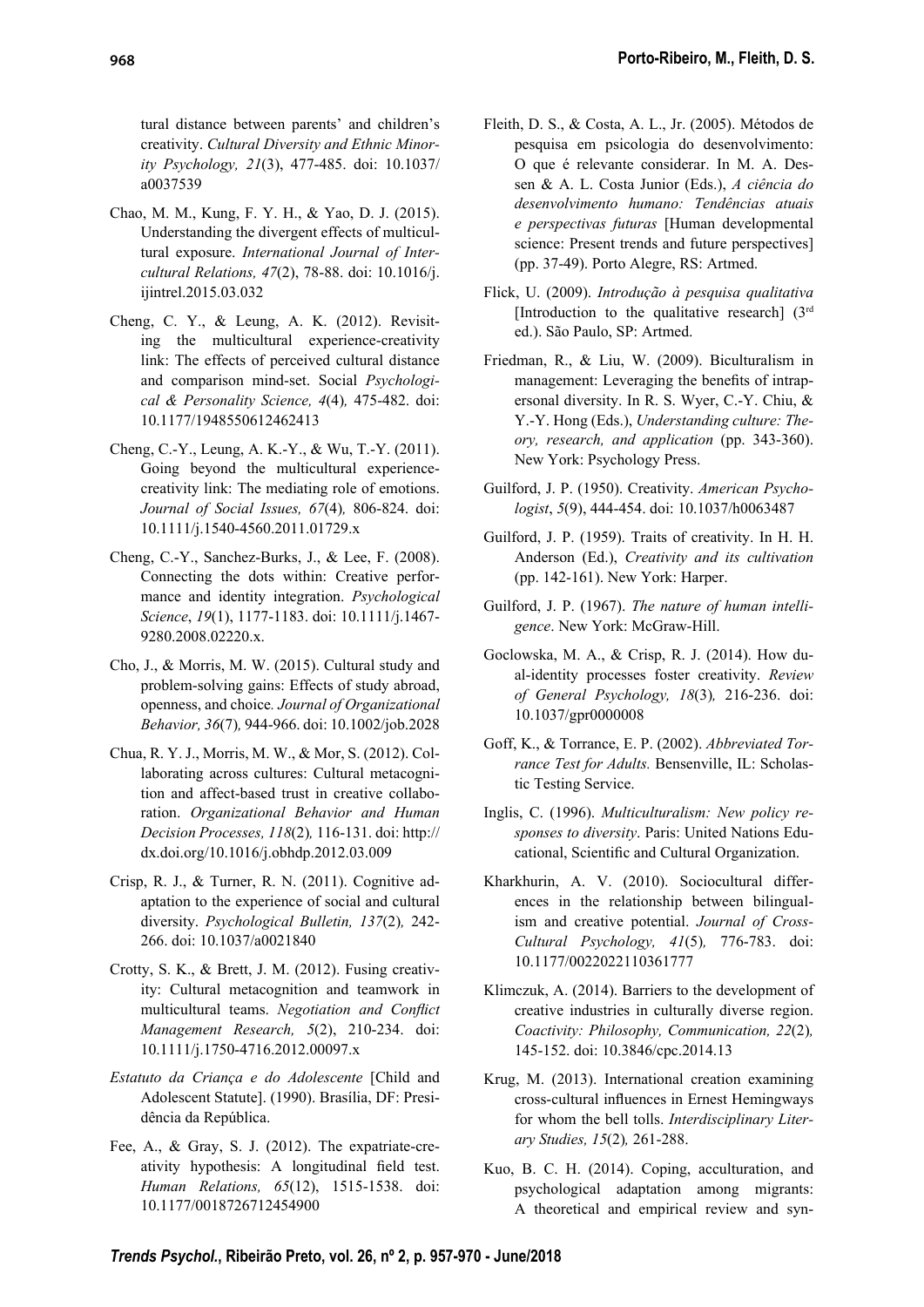thesis of the literature. *Health Psychology and Behavioral Medicine, 2,* 16-33. doi: 10.1080/21642850.2013.843459

- Lee, H., & Kim, K. H. (2011). Can speaking more languages enhance your creativity? Relationship between bilingualism and creative potential among Korean American students with multicultural link. *Personality and Individual Differences, 50*(8)*,* 1186-1190. doi: 10.1016/j. paid.2011.01.039
- Leung, A. K.-Y., & Chiu, C.-Y. (2010). Multicultural experience, idea receptiveness, and creativity. *Journal of Cross-Cultural Psychology, 41*(5)*,*  723-741. doi: 10.1177/0022022110361707
- Leung, K., & Wang, J. (2015). Social processes and team creativity in multicultural teams: A sociotechnical framework. *Journal of Organizational Behavior, 36*(7)*,* 1008-1025. doi: 10.1002/ job.2021
- Li, C.-R., Lin, C.-J., Tien, Y.-H., & Chen, C.-M. (2015). A multilevel model of team cultural diversity and creativity: The role of climate for inclusion. *The Journal of Creative Behavior,* 1-22. doi: 10.1002/jocb.93
- Maddux, W. W., Adam, H., & Galinsky, A. D. (2010). When in Rome . . . Learn why the Romans do what they do: How multicultural learning experiences facilitate creativity. *Personality and Social Psychology Bulletin, 36*(6)*,* 731-741. doi: 10.1177/0146167210367786
- Malzberg, B., & Lee, E. (1956). *Immigration and mental disease*. New York: Social Science Research Council.
- Mendonça, P. V. C. F., & Fleith, D. S. (2005). Relação entre criatividade, inteligência e autoconceito em alunos monolingues e bilíngües [Relationship between creativity, intelligence and self-concept in monolingual and bilingual students]. *Psicologia Escolar e Educacional, 9*(1), 59-70.
- Mok, A., & Morris, M. W. (2012). Managing two cultural identities: The malleability of bicultural identity integration as a function of induced global or local processing. *Personality and Social Psychology Bulletin, 38*(2)*,* 233-246. doi: 10.1177/0146167211426438
- Mok, A., Morris, M. W., Benet-Martínez, V., & Karaki Tapoglu-Aygun, Z. (2007). Embracing American culture: Structures of social identity and social networks among first-generation bi-

culturals. *Journal of Cross-Cultural Psychology*, *38*(5), 629-635.

- Moro, M. R. (2014). Risk and creativity in adolescence within a multicultural society. *Interazioni, 1,* 21-31.
- Nakano, T. C. (2005). Pesquisa em criatividade: Análise da produção científica do banco de teses da Capes (1996-2001). In G. P. Witter (Ed.), *Metaciência e psicologia* [Meta-science and psychology] (pp .35-48). Campinas, SP: Alínea.
- Nakano, T. C., & Wechsler, S. M. (2007). Criatividade: Características da produção científica brasileira [Creativity: Characteristics of the Brazilian scientific production]. *Avaliação Psicológica, 6*(2)*,* 261-270.
- National Refugee Committee. (2016). *Sistema de Refúgio Brasileiro: Desafios e perspectivas* [Brazilian refuge system: Challenges and perspectives]. Brasília, DF: Ministério da Justiça. Retrieved from http://www.acnur.org/fileadmin/scripts/ doc.php?file=fileadmin/Documentos/portugues/ Estatisticas/Sistema\_de\_Refugio\_brasileiro\_-\_ Refugio\_em\_numeros\_-\_05\_05\_2016
- Nouri, R., Erez, M., Rockstuhl, T., Ang, S., Leshem-Calif, L., & Rafaeli, A. (2013). Taking the bite out of culture: The impact of task structure and task type on overcoming impediments to crosscultural team performance. *Journal of Organizational Behavior, 34*(6)*,* 739-763. doi: 10.1002/ job.1871
- Paiva, A. L. B., & Leite, A. P. M. R. (2014). Da emigração à imigração? Por uma análise do perfil migratório brasileiro nos últimos anos [From emmigration to immigration? For an analysis of the Brazilian migratory profile in the last years]. *Ars Histórica, 7,* 1- 20.
- Paletz, S. B. F., Miron-Spektor E., & Lin, C. (2014). A cultural lens on interpersonal conflict and creativity in multicultural environments. *Psychology of Aesthetics, Creativity, and the Arts, 8*(2)*,* 237-252. doi: 10.1037/a0035927
- Rudmin, F. W. (2009). Catalogue of acculturation constructs: Descriptions of 126 taxonomies, 1918-2003. *Online Readings in Psychology and Culture, 8*(1). doi: 10.9707/ 2307-0919.1074
- Saad, C. S., Damian, R. I., Benet-Martínez, V., Moons, W. G., & Robins, R. W. (2012). Multiculturalism and creativity: Effects of cultural context, bicultural identity, and ideational fluency. *Social*